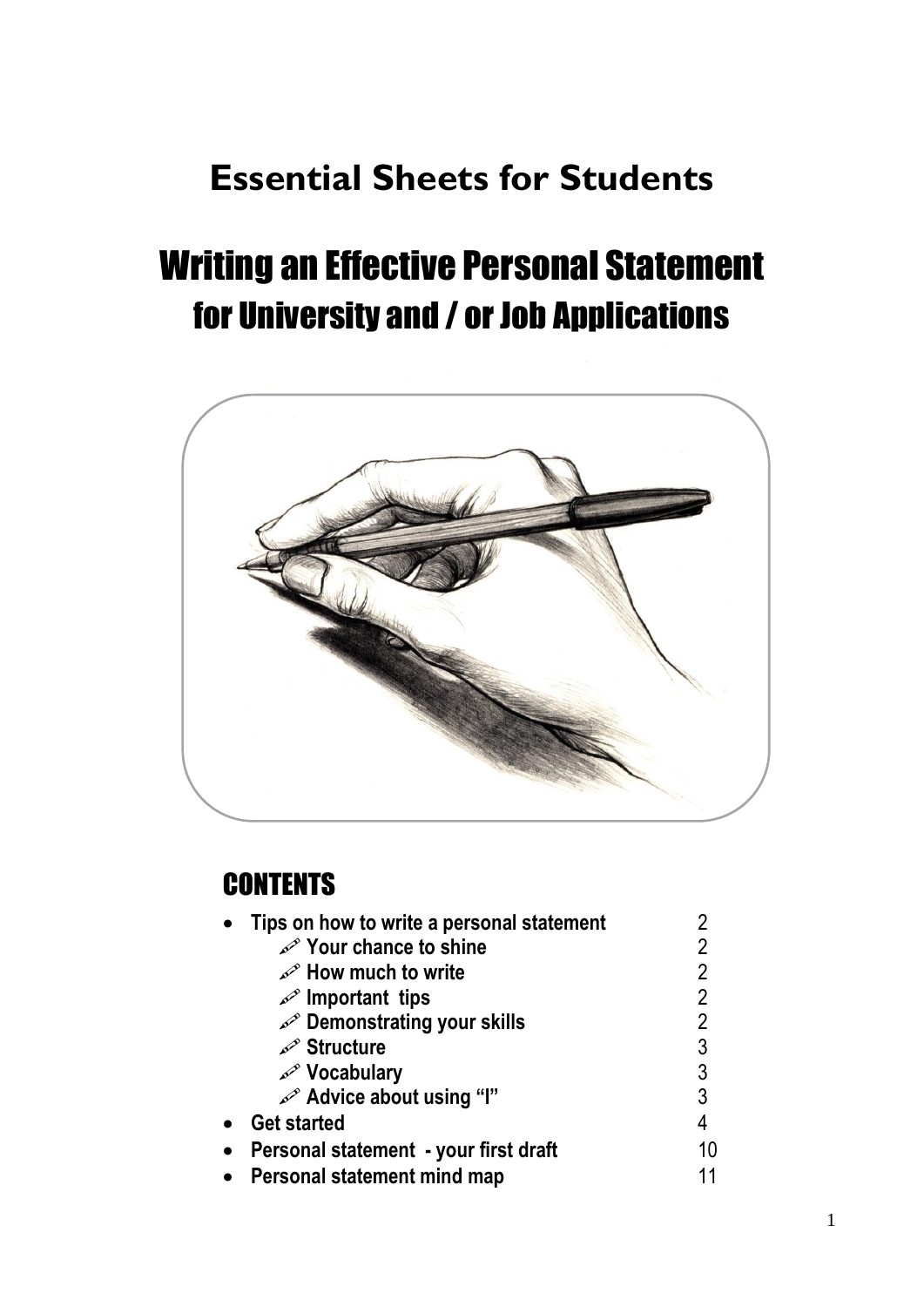## Tips on how to write a personal statement

### Your chance to shine

Your personal statement is your chance to add personality to your application. It's your chance to convince admission tutors or employers that they should offer *you* a place.

*BUT* writing your personal statement can be challenging. You might find it hard to 'show off' about yourself. We hope that this guide will help you to write the persuasive and compelling statement you need to stand out from the crowd.

### How much to write

You can enter up to **4000 characters** (including spaces) or 47 lines of text (including blank lines), whichever comes first. You don't have to use all this space.

### Important tips

- Don't leave it until the last minute allow yourself several weeks to write several drafts.
- Be positive show that you are a strong candidate.
- Show your enthusiasm and individuality.
- Be honest you may be asked questions based on the statement at interview.
- Make your skills and qualities stand out. Follow the simple rule that whenever you say you have a skill or quality that you demonstrate how, where and when you acquired it.
- Make sure that you cover the course entry criteria – are they asking for any specific skills or qualities?
- Don't write about only one of your five UCAS choices – it must apply to all.
- Use an academic style of writing.
- Keep sentences succinct and avoid word repetition.
- Use plain English. Sentences should be no more than 25-30 words - long sentences can be difficult to read.
- Make sure you don't contradict yourself
- Don't try to be funny or controversial others might not share your humour.
- Be selective before including anything ask yourself '*SO WHAT?*' Does it tell something extra about you?
- Read your statement out loud to make sure that it flows.

### Demonstrating your skills

Here are some skills that Universities value and examples you could use to back them up.

| <b>SKILL</b>           | <b>WHEN HAVE YOU USED</b><br><b>THIS SKILL?</b> |
|------------------------|-------------------------------------------------|
| Planning and           | Social event, holiday, event                    |
| organisation<br>skills | at school / college?                            |
| Speaking or            | Presentations, drama, part-                     |
| communication          | time job, customer service,                     |
|                        | prefect, peer mentoring, anti-                  |
|                        | bullying?                                       |
| Listening              | Part-time job, school and                       |
|                        | college, care roles, prefect,                   |
|                        | peer mentoring, anti-                           |
|                        | bullying?                                       |
| Working                | Part-time job, independent                      |
| independently          | research, Duke of Edinburgh                     |
|                        | or similar, voluntary work?                     |
| Working to             | Coursework, part-time job,                      |
| deadlines              | other extra-curricular                          |
|                        | activities?                                     |
| Team working           | Sports teams, group work at                     |
|                        | school / college, Duke of                       |
|                        | Edinburgh, clubs?                               |
| Using initiative /     | Extra-curricular activities,                    |
| problem solving        | school or college life?                         |
| <b>IT skills</b>       | School / college work, using                    |
|                        | computers at home?                              |

Other important skills include specialised subject knowledge, managing pressure and leadership.

### What are your skills?

- 1. Make a list of your studies, interests and work experience.
- 2. Write down the skills you've developed doing each of them.
- 3. What qualities, skills and experience do you need for your course / job?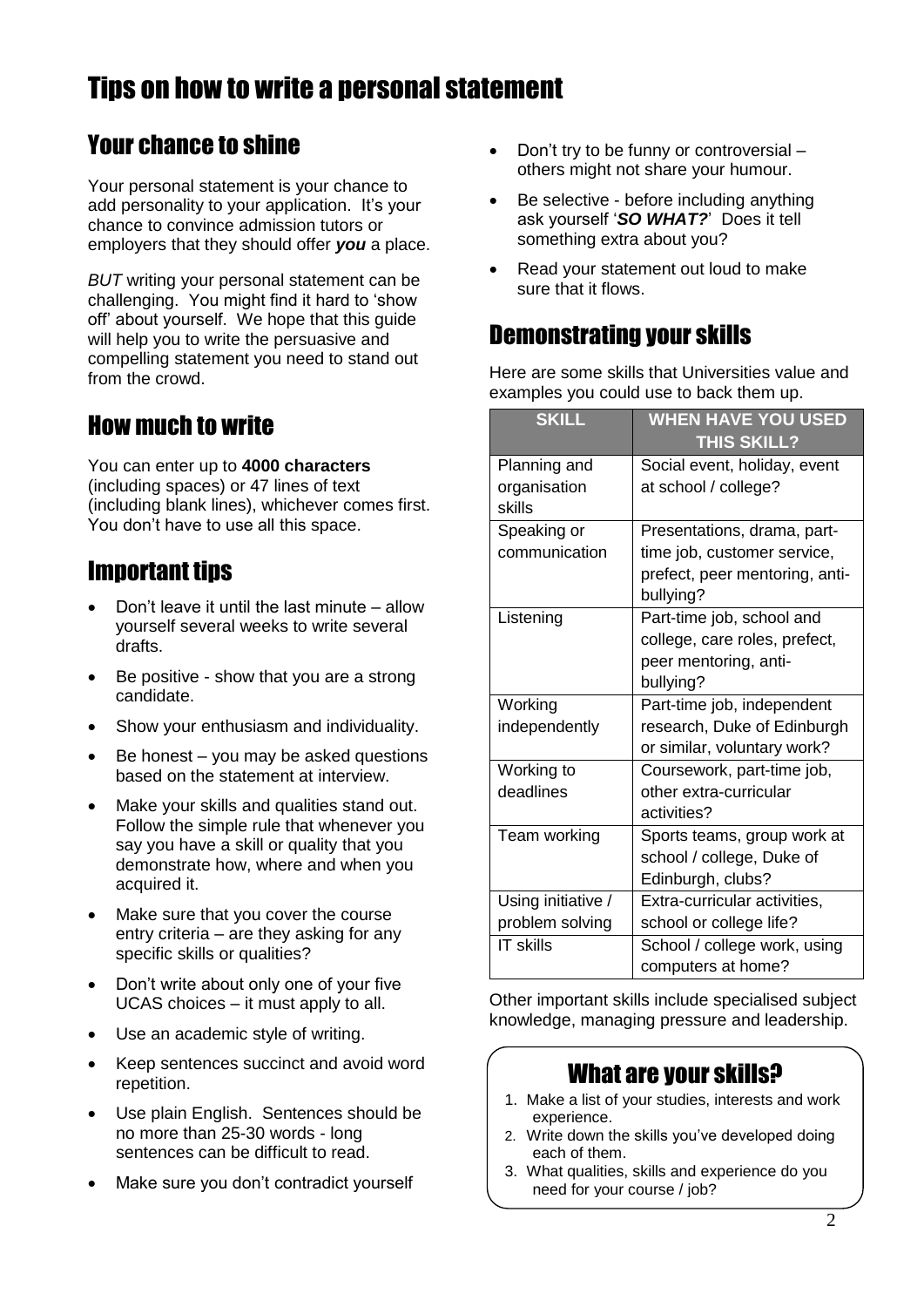### **Structure**

Be organised – structure is important. Begin with the strongest and most relevant information.

Most universities suggest the following structure:

- 1. Your reasons for choosing the course(s).
- 2. Your college experience relevant educational experience.
- 3. Work experience roles and responsibilities.
- 4. Your interests use these to substantiate your key skills and qualities.
- 5. If applicable, your plans for a year out travelling or working - point out the relevant skills, experience and knowledge you intend to acquire.
- 6. Conclusion be persuasive. Clearly identify all of the reasons why you think you are an ideal candidate. Keep it short and to the point.

### Language and vocabulary

Use confident and direct language.

Here are some examples of positive terms you can use to connect your sentences and paragraphs and vary the language.

- **IN ADDITION** to my work experience I have gained valuable skills throughout voluntary work.
- **AS WELL AS** my involvement in team games I am keen on individually competitive sport.
- **REINFORCE –** My involvement in the school voluntary programme has *reinforced* my decision to study a degree in Nursing.
- **STRENGTHEN –** My decision to study a degree in Economics has been *strengthened* by my enjoyment and success in my A level course.
- **FURTHERMORE,** I am particularly suited to a degree in Chemistry because of my love of the subject and my keen interest to further my knowledge of the subject.
- **APART FROM** my involvement with sports I am also involved in amateur dramatics.
- **NOT TO MENTION –** Being involved in the voluntary work programme, *not to mention* my work experience, has provided an opportunity to work with a diverse range of people.
- **MORE RECENTLY –** Although I have taken part in classical music concerts, *more recently* I have decided to learn to play the piano.
- **ENABLED ME –** The opportunity to play in the school football team *enabled me* to work as part of a team.
- **PROVIDED ME –** My part-time job has *provided me* with an opportunity to work with a range of people.
- **OPPORTUNITY TO –** The *opportunity to* work with people was provided by my work experience.

### Advice about using 'I'

Avoid starting lots of sentences with "I". Try a range of alternative starting points.

EXAMPLES

| <b>DO NOT WRITE</b> | <b>INSTEAD WRITE</b>     |
|---------------------|--------------------------|
| I am captain of     | Being a captain of the   |
| the Hockey Team     | Hockey Team              |
| I enjoy playing     | Having enjoyed playing   |
| sport               | football/netball         |
| I am studying A     | My A level subjects      |
| levels in           | have                     |
| I enjoy socialising | Socialising is important |
|                     | to me because            |
| I have gained a     | The skills I have gained |
| number of skills    | from                     |
| I have taken part   | Taking part in           |
| ın                  |                          |

**For more advice and videos on how to write your personal statement, go to:** *www.ucas.com/how-it-all-works/undergraduate/filling-your-application/your-personal-statement*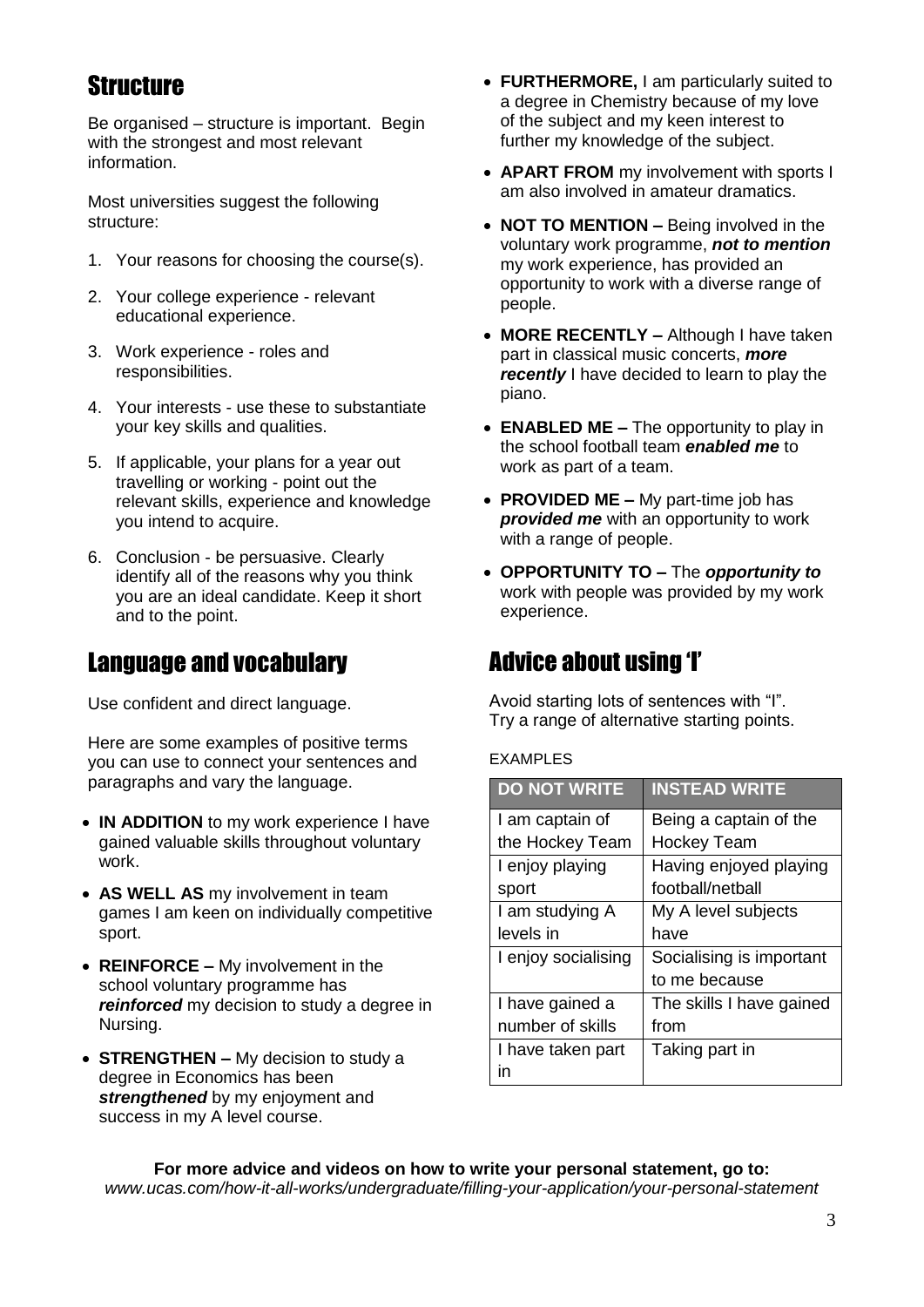GET STARTED *A blank space has been left after each section for you to make notes*. It can be difficult to get going with your personal statement – *don't panic!* Start with your **strengths**, focus on your **enthusiasm** for the course and talk **positively** about yourself.

#### *Section 1*

### Explain your reasons for choosing that course or job

Communicate your reasons for choosing the course or job **clearly** and **enthusiastically**. If it's because you enjoy the subject make sure you say this. For example:

"*Having thoroughly enjoyed the academic study of A level Maths and Economics, I have chosen a degree that will enable me to pursue my interest in Financial Economics in even greater depth*."

If you're applying for a joint or combined honours programme, talk about **both** subjects and why this is a good combination for you.

For further information on subject-specific criteria to include in a personal statement ask for the 'Top Tips' leaflet in Careers.

Provide evidence that you fit the bill. For instance:

- Give examples of activities that confirm your interest in the subject, e.g. participation in conferences or debates.
- If you possess suitable skills for the course  $\supset$  identify what they are and how you have acquired them.
- If you enjoy particular aspects of the subject  $\supset$  state which aspects
- $\bullet$  If you have a particular career in mind  $\bullet$ which career and why?
- Demonstrate that you have researched the course / profession and understand what is involved.

*For now, if you are not sure what course/job you want to consider, choose something you might like to do and write about that.*

| Examples of things to think about                                            |
|------------------------------------------------------------------------------|
| What motivates you to study this course?                                     |
| How has your interest developed?                                             |
|                                                                              |
| How.can.you.show.that.you've.researched.the.course.and.are.prepared.for.it?. |
|                                                                              |
|                                                                              |
|                                                                              |
|                                                                              |
|                                                                              |
|                                                                              |
|                                                                              |
|                                                                              |
|                                                                              |
|                                                                              |

…………………………………………………………………………………………………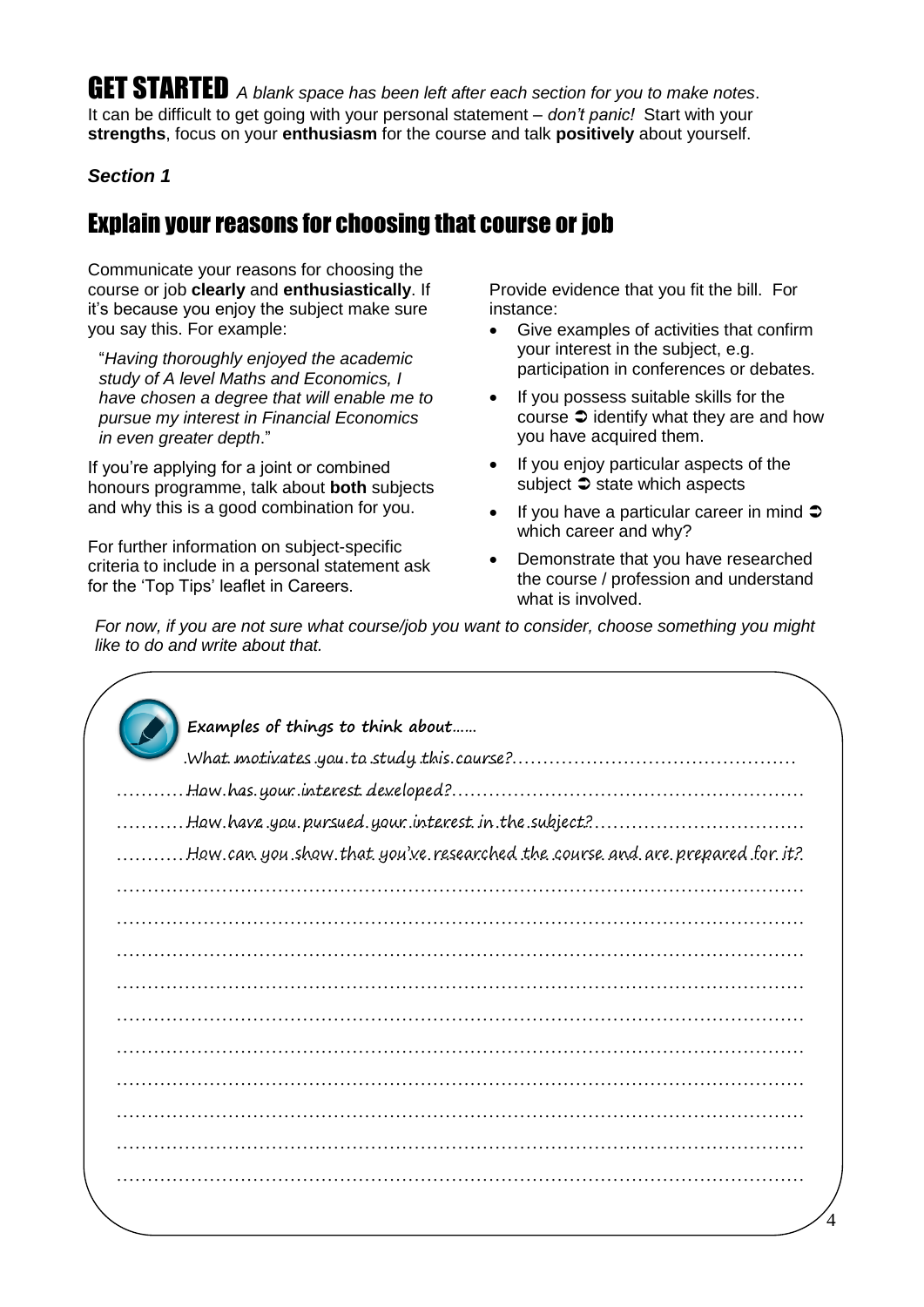#### *Section 2*

### Comment on your present course of study and relevant college experience

What are your academic skills and qualities? Outline the experiences you have gained in college including any responsibilities you have had to show that you will cope with Higher Education or employment. So include areas that present you as self-motivated, sociable, independent, analytical thinker etc.

- Do not analyse each of your current subjects one by one.
- Be selective say what particular aspects of your current course you enjoy.
- Link in the skills you are learning in your subject areas – how do they relate to your chosen subject or career?
- Link how your subjects can be used to your benefit at Uni or in employment, ie your transferable skills. For example; developing an argument, problem solving,

working independently, analysing, presentation skills, debating and discussion, negotiation, working in a team, time management, meeting deadlines etc.

• You must provide evidence!

If you're taking the EPQ, talk about it here – it's the kind of studying you'll be doing at Uni.

#### *Examples:*

Drama / Musical productions Charity work Debating society NUS organisation

What have you gained? e.g. trust, communication skills, independence, responsibilities.

| Examples of things to think about                                             |
|-------------------------------------------------------------------------------|
| Have.you drawn.inspiration.fram.your.studies?.                                |
| Have your studies developed your ability to think critically?                 |
| .What extra reading or research have you done around the subject?             |
| . What specific topics do you enjoy and why?                                  |
| Have there been challenges that you've striven to overcome whilst at college? |
|                                                                               |
|                                                                               |
|                                                                               |
|                                                                               |
|                                                                               |
|                                                                               |
|                                                                               |
|                                                                               |
|                                                                               |
|                                                                               |
|                                                                               |
|                                                                               |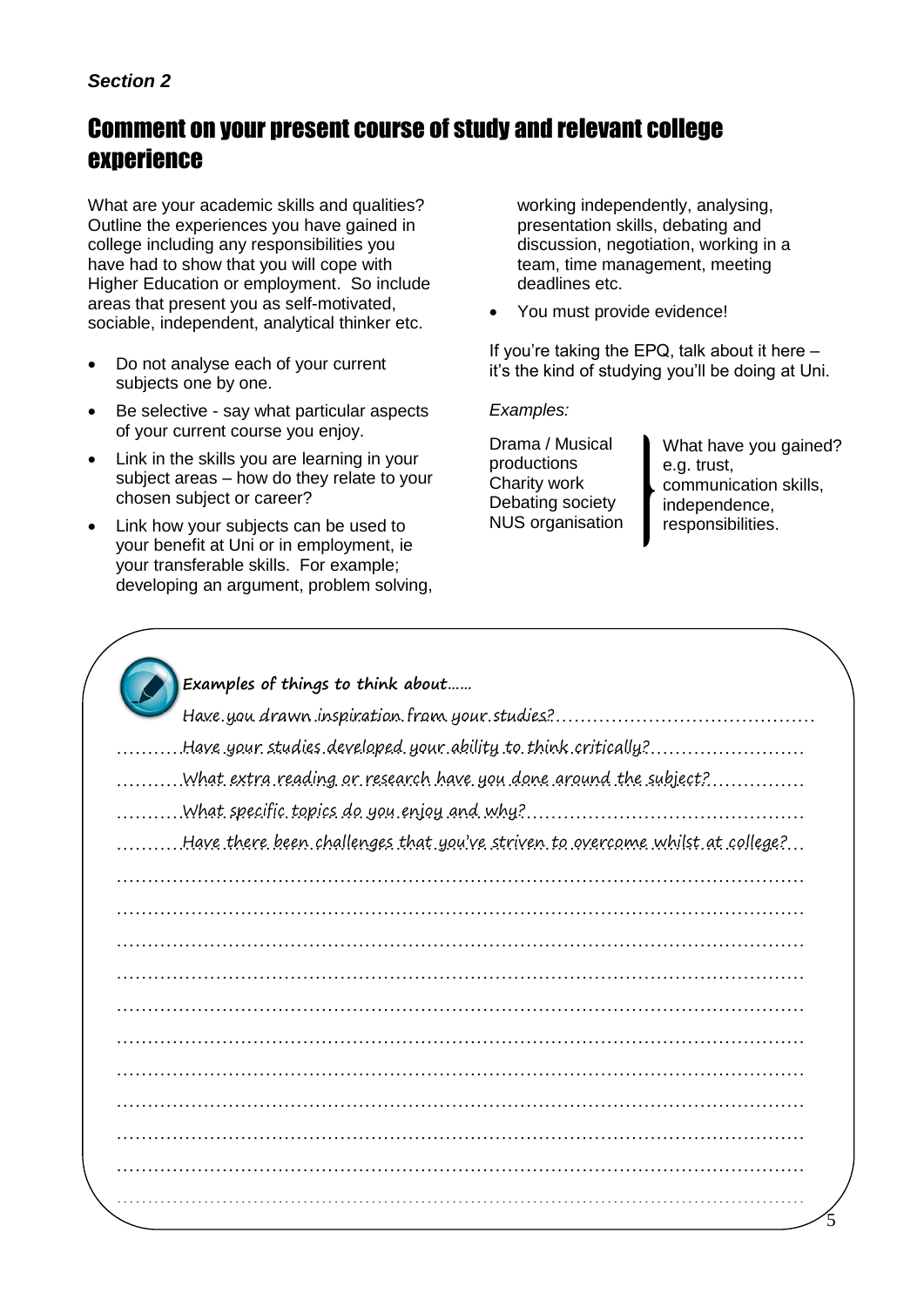### Work experience - state the skills you've gained

- It's excellent if your work experience is  $\bullet$ course related, but even if it isn't you will have acquired transferable skills.
- Include anything that shows how you've developed an interest in the subject. It could be work experience, volunteering, a university taster session, summer school, visits to museums, galleries or the theatre, visits to local courts, travel, competitions or a maths challenge.
- Remember, the simple fact that you have undertaken work experience demonstrates your enthusiasm, organisational skills and initiative.
- Include part time work only if it contributes to your chosen course.
- If you're applying for a vocational course or job relate your experiences to your chosen career - what skills does that career need and how can you show that you've already developing them?

Use your work experience to evidence your key skills. For example:

"My work experience at....has increased my confidence and developed my ability to work effectively as part of a team..."

"Volunteering at a local care home for the elderly provided me with the opportunity to care for others in a responsible and attentive manner. I developed my communication skills by listening and speaking to residents and other team members."

#### For job applications:

- include all your part time work
- include the skills that you have learned or have trained in that can contribute to your application, e.g. customer service, good communication, listening skills
- state how you acquired your skills

| How have your experiences increased your understanding of the subject/career? |
|-------------------------------------------------------------------------------|
| What skills does your chosen career need and how are you developing them?     |
| Were there stand-out moments during your experiences and why did they         |
| surprise you?                                                                 |
| Has your experience changed you or your perceptions in any way?               |
|                                                                               |
|                                                                               |
|                                                                               |
|                                                                               |
|                                                                               |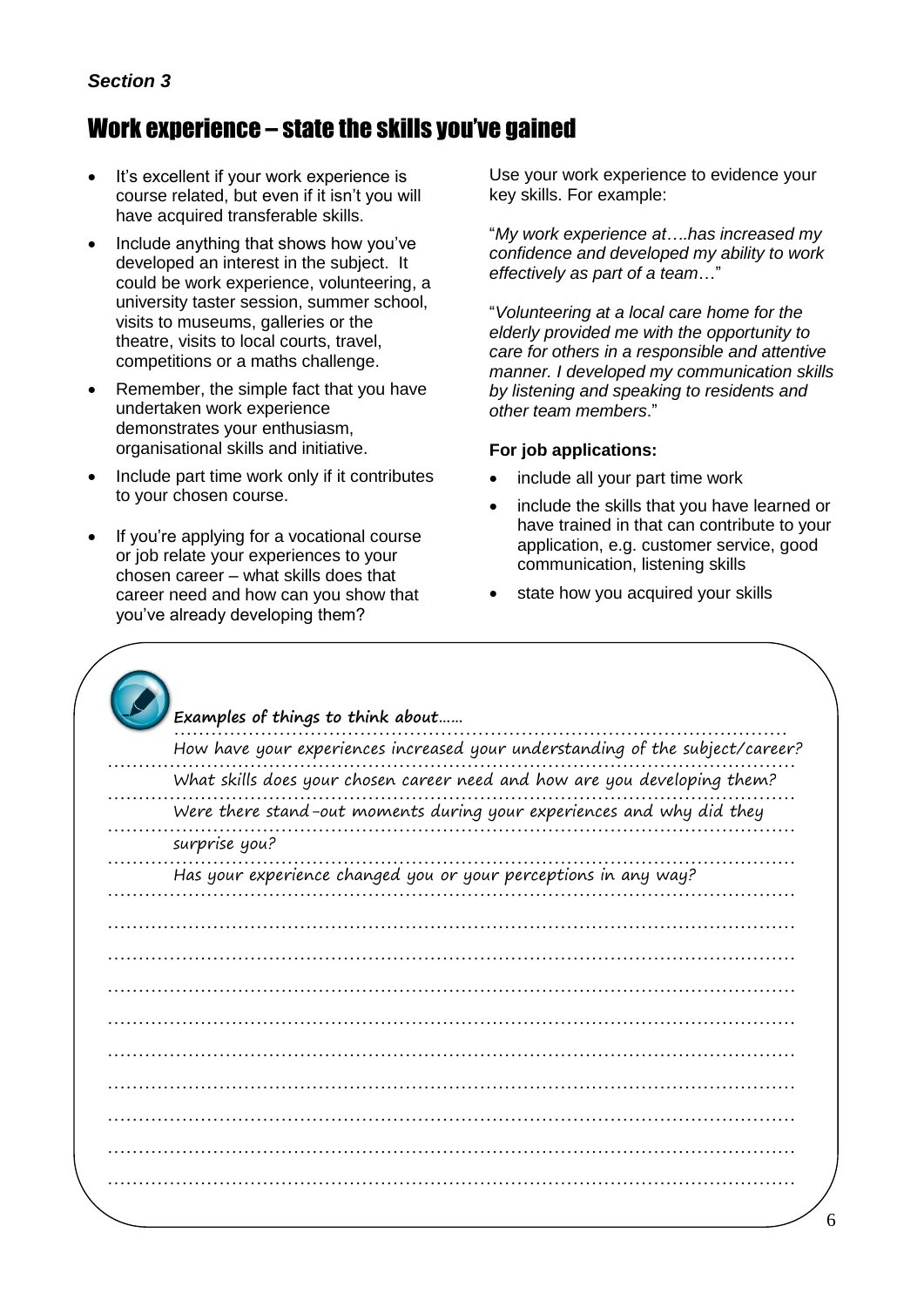•

### Interests / hobbies / sport

Admission Tutors or Employers will be looking for interests other than your studies. For example an interest in theatre, films, music, walking, sport, reading or computing.

Be prepared to give examples and to put this into the context of your application – a list is not enough. However, *be brief*. This should not be a long section in your statement.

#### *Demonstrate that you are a rounded person*.

- Identify what each of your extra-curricular pursuits involves and highlight the relevant skills that you have developed as a result.
- Give examples of activities that you are involved in outside of your studies, both in and out of college, eg. drama group, Sunday school teacher, student union officer, etc.



- Give examples of qualifications that that you have gained outside of your studies, both in and out of college, e.g. piano grade 8, Duke of Edinburgh, Young Enterprise.
- If you have achieved well in these activities, say so. But remember to include what you have gained from it.
- *Don't cite* **watching television or socialising as an activity**.

| Examples of things to think about                                          |  |
|----------------------------------------------------------------------------|--|
| Have you experienced any challenges in any of these activities and how did |  |
| you overcome them?                                                         |  |
|                                                                            |  |
| .What.roles.have.you.taken.on?Did.they.involve.team.work.or.leadership?    |  |
|                                                                            |  |
|                                                                            |  |
|                                                                            |  |
|                                                                            |  |
|                                                                            |  |
|                                                                            |  |
|                                                                            |  |
|                                                                            |  |
|                                                                            |  |
|                                                                            |  |
|                                                                            |  |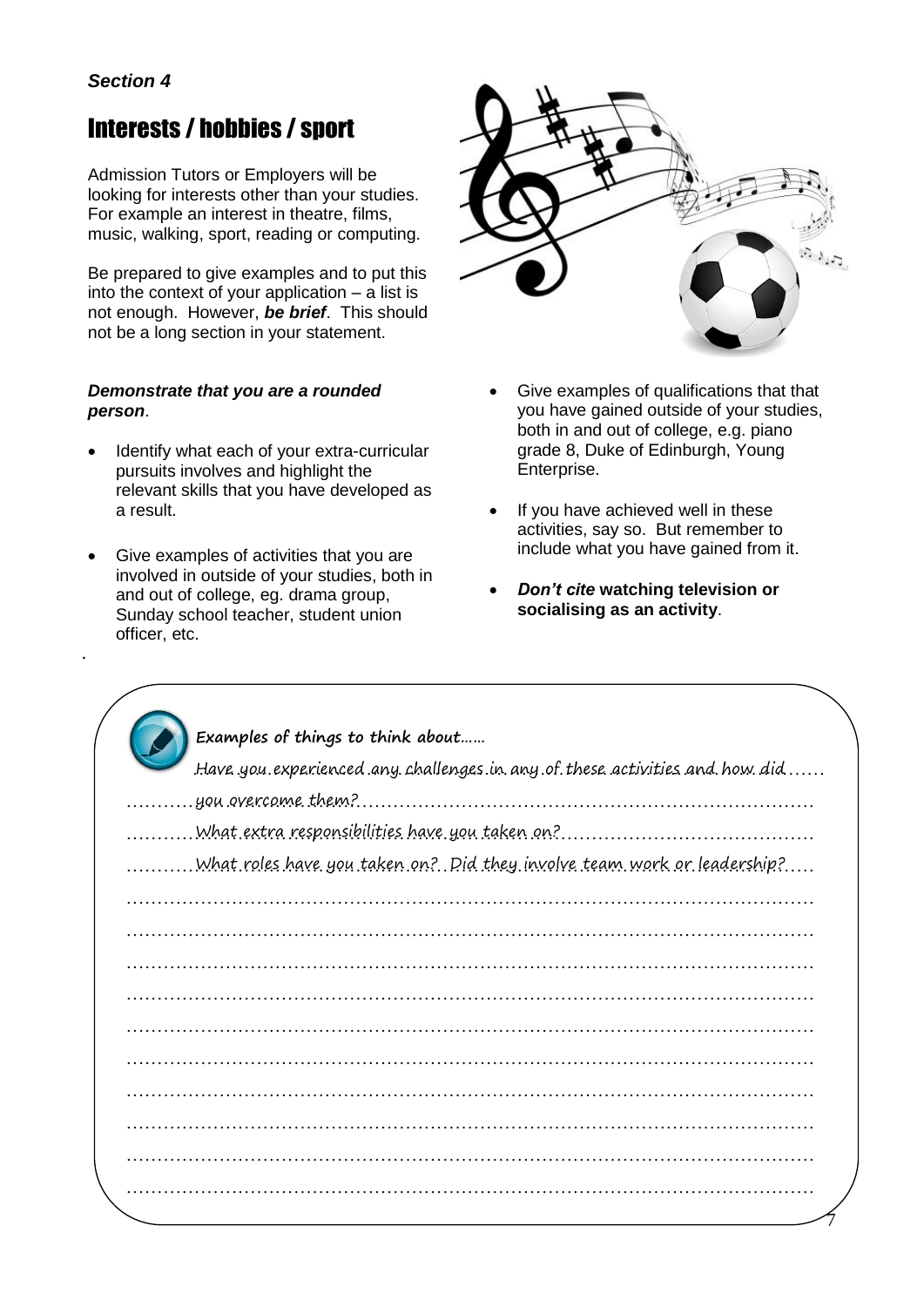### Year out

 $\sim$ 

If you intend to take a year out working or travelling, show that you will be spending your time out constructively.

What do you hope to gain from the experience? Think about the **skills** you will be developing that are directly relevant to your course.

Highlight the **benefits**. For example, you will be earning money to support yourself through higher education while gaining important experience and employability skills.

For example:

"*During my year out I will be broadening my experience and knowledge of conservation and environmental issues by working with conservation groups both here in Britain and abroad. I will be working at Trees for Life in Scotland on a project to regenerate the indigenous trees into the highlands and restore the native Caledonian Forest*."

| Examples of things to think about                                      |
|------------------------------------------------------------------------|
| . What benefits do you hope to gain from your year out?                |
| How.could.your.year.out.help.you.develop.relevant.skills?              |
| Have.you.planned.experiences.related.to.your.subject.or.future.career? |
|                                                                        |
|                                                                        |
|                                                                        |
|                                                                        |
|                                                                        |
|                                                                        |
|                                                                        |
|                                                                        |
|                                                                        |
|                                                                        |
|                                                                        |
|                                                                        |
|                                                                        |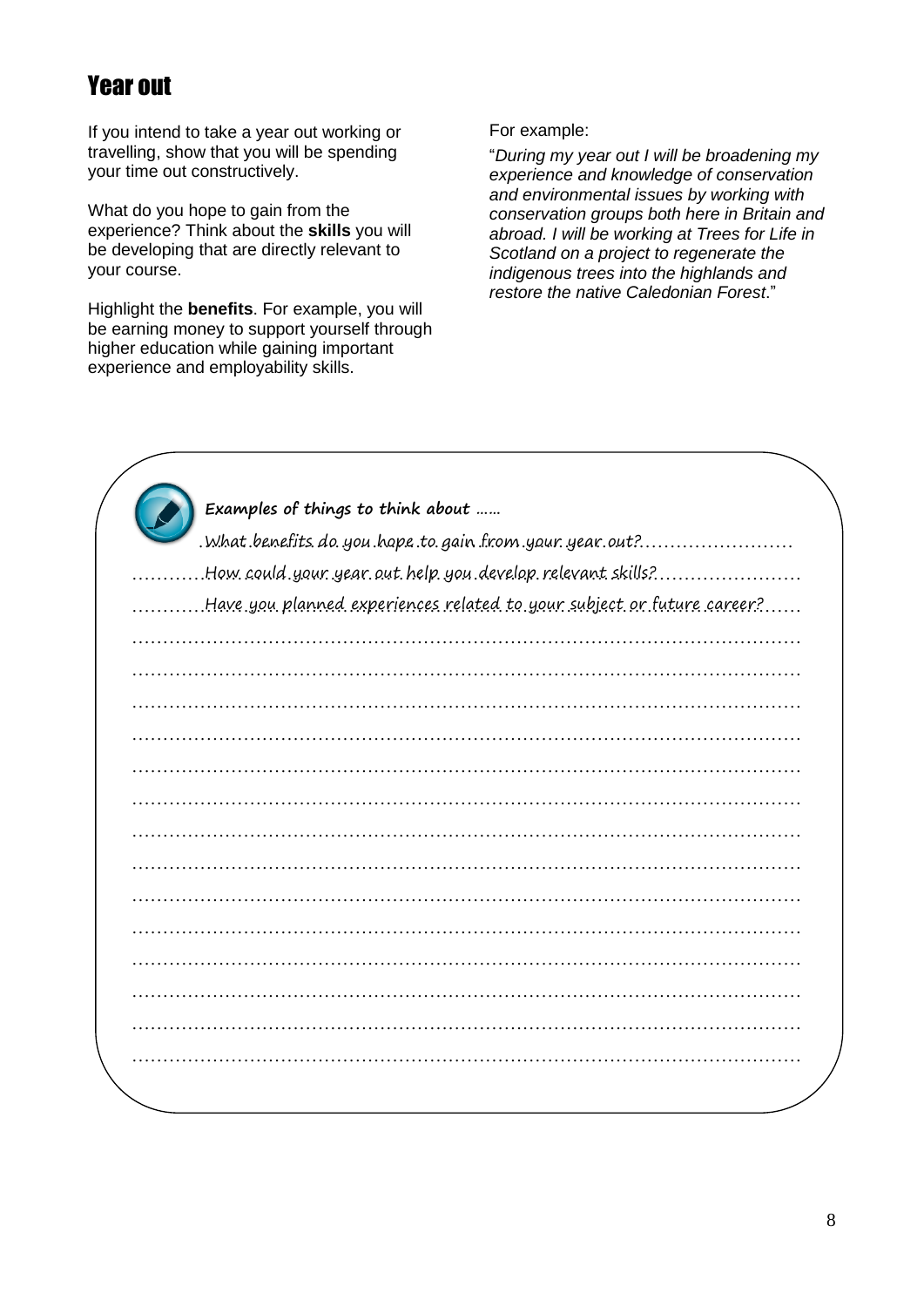#### *Section 5*

### Conclusion

*End your statement strongly and positively.*

- Write a clear, persuasive and succinct conclusion.
- State what you would like to gain from higher education.
- You have lots to offer, so ensure that you tease out the right points and make them count!
- If you have not already mentioned your career aspirations you could do so here in a creative and imaginative way.
- If you have not already said how much you want to do the job, do so here.

The conclusion is where you put anything that makes you special - but *only* if it is relevant, e.g. member of the Youth Parliament, involvement in the community, attending a special conference. Not everyone will have something like this to add in, so *don't panic*.

For employment, remember that employers are very busy. They may only concentrate on the first and last paragraph, skim-reading the middle.

To summarise, you could include:

- career aspirations
- inspiration from reading
- personal reasons for doing the course/ job
- independent living/university life
- suitability for higher education/ employment

#### **Anyone in a competitive situation**

E.g. Medics, Oxbridge, competitive subjects like Maths, Law, English, Teaching and Physiotherapy etc.

You may well be interviewed on the basis of your personal statement and CV. Your Personal Statement should show intellectual interest beyond your academic subjects, i.e. wider reading.

| Examples of things to think about<br>.Do.you have longer term goals related to the course? |
|--------------------------------------------------------------------------------------------|
|                                                                                            |
| . Don't just repeat things you've already said.                                            |
| Save something special from your notes to provide a strong ending.                         |
|                                                                                            |
|                                                                                            |
|                                                                                            |
|                                                                                            |
|                                                                                            |
|                                                                                            |
|                                                                                            |
|                                                                                            |
|                                                                                            |
|                                                                                            |
|                                                                                            |
|                                                                                            |
|                                                                                            |